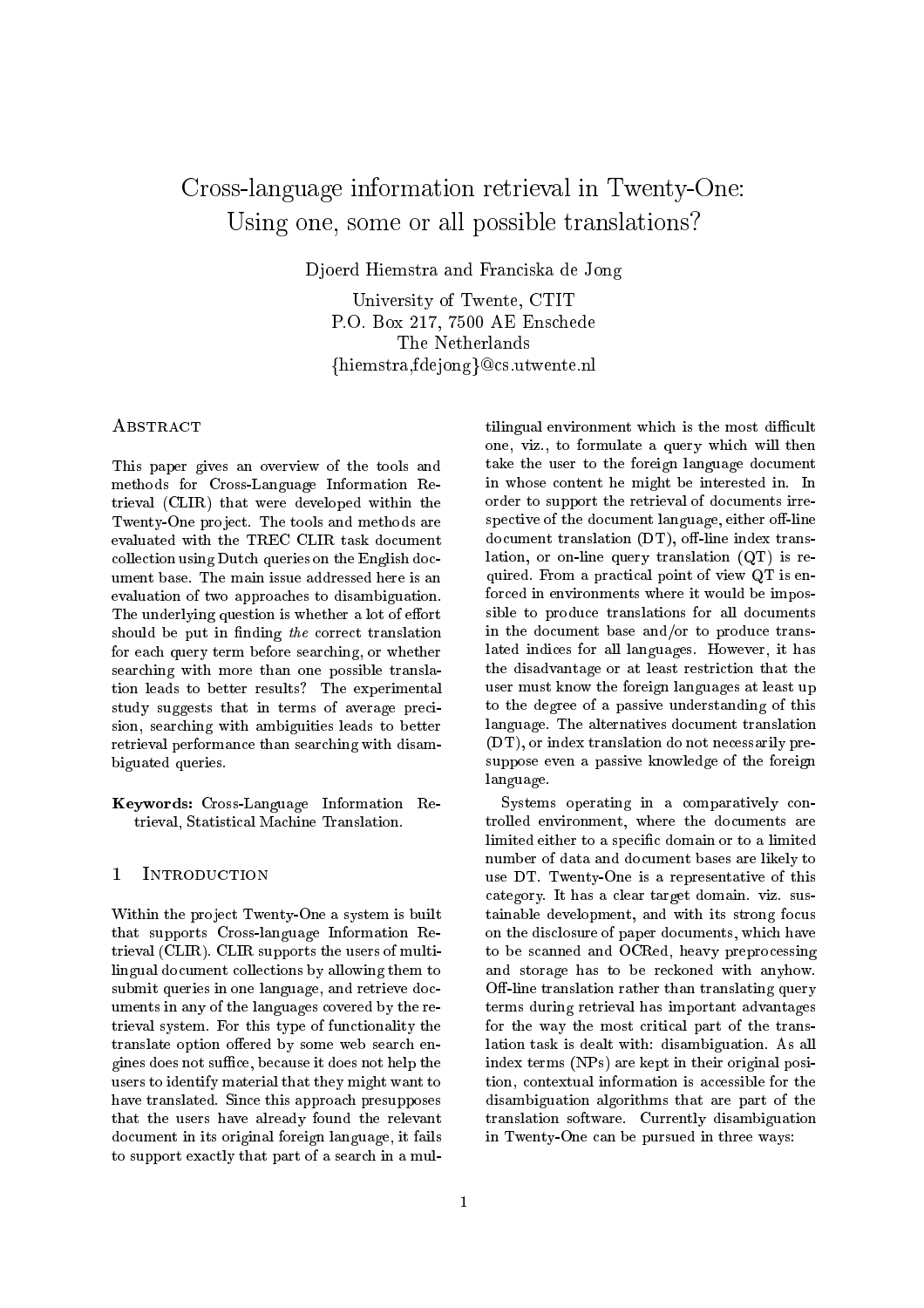- selection the dictionary preferred translation
- the use of domain specic dictionaries that are automatically generated on the basis of statistically processed parallel corpora (suited for specific applications only)
- disambiguation on the basis of the frequency of noun phrases in the document collection

This paper is organised as follows. Section 2 explores possibilities for the comparison of the DT approach with the QT approach. Section 3 introduces three basic methods for the QT approach to CLIR. Section 4 addresses heuristics and statistics for translation. Section 5 discusses the setup of our experiments and experimental results. Finally, section 6 contains concluding remarks.

#### $\overline{2}$ EMPIRICALLY COMPARING DT TO QT

As said in the introduction DT has important advantages. Firstly, it can be done off-line. Secondly, if a classical machine translation is used, it is possible to present the user a high quality preview of a document. Thirdly, there is more context available for lexical disambiguation. This might lead to better retrieval performance in terms of precision and recall. For several types of applications, the first and second advantage may be a good reason to choose for DT. The third advantage however is more hypothetical. Does the DT approach to CLIR using classical machine translation really lead to better retrieval performance than the QT approach using a machine readable dictionary?

For a number of reasons it is very difficult to answer this question on the basis of empirical evidence. A first problem is that in the QT approach searching is done in the language of the documents while in the DT approach searching is done in the language of the query. But it is a well known fact that IR is not equally difficult for each language. A second problem is that, for a sound answer to the question, we need a machine translation system and a machine readable dictionary that have exactly the same lexical coverage. If the machine translation system misses vital translations that the machine readable dictionary does list, we end up comparing the coverage of the respective translation lexicons instead of the two approaches to CLIR. Within the Twenty-One project we have a third, more practical, problem that prevents us from evaluating the usefulness of the used translation system

(LOGOS) against the usefulness of the machine readable dictionaries available within the project (Van Dale). The Van Dale dictionaries are entirely based on Dutch head words, but translation from and to Dutch is not supported by LOGOS. All these considerations urge us to rephrase the the issue into a more manageable question.

A first, manageable, step in comparing DT with QT might be the following. What is, given a translation lexicon, the best approach for QT: using one translation for each query term or using more than one translation? Picking one translation is a necessary condition of the DT approach. For QT we can either use one translation for searching, or more than one. The question one or more translations also reflects the classical preci $sion / recall$  dilemma in IR: picking one specific translation of each query term is a good strategy to achieve high precision; using all possible translations of each query term is a good strategy to achieve high recall.

# 3 Methods for QT

As said in the previous section this paper compares CLIR using one translation per query term with CLIR using more than one translation per query term. We will report the results of retrieval experiments using the Dutch queries on the English TREC CLIR task collection. A Dutch query will be referred to as the source language query; the English query will be referred to as the translated query. The experiments can be divided into three categories:

- 1. QT using one translation per source language query term
- 2. QT using unstructured queries of all possible translations per source language query term
- 3. QT using structured queries of all possible translations per source language query term

### $3.1$ USING ONE TRANSLATION PER query term

If only one translation per query term is used for searching, the translation process must have some kind of explicit disambiguation procedure. This procedure might be based on an existing machine translation system, or alternatively, on statistical techniques or heuristics. After disambiguation, the translated query can be treated the way a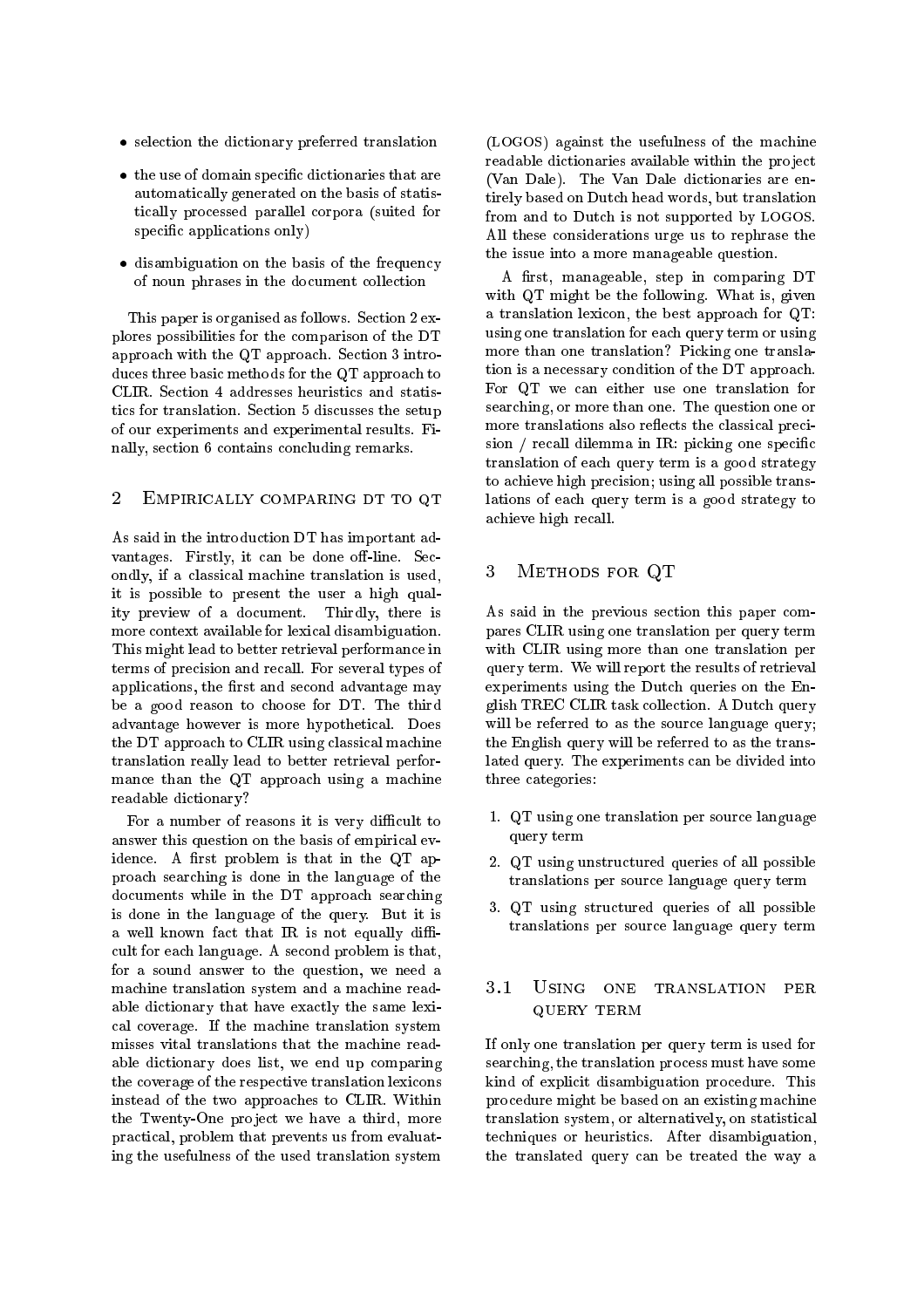query is normally treated in a monolingual setting. A 'normal' monolingual setting in this context is retrieval on the basis of a statistical 'bagof-words' model like e.g. the vector space model [10] or the classical probabilistic model [9]. In the next section, the use of a bag-of-words model will be referred to as the unstructured queries-option.

In section 4 a number of heuristics and statistics for disambiguation will be explored. As explained in section 2 we will not be able to actually use machine translation for disambiguation. It is however possible to define an upper bound on what is possible with the one-translation approach by asking a human expert to manually disambiguate the output of the machine readable dictionary. We hypothesise that QT using a machine translation system with the same lexical coverage as the machine readable dictionary will not result in better retrieval performance than QT using the manually disambiguated output of the same dictionary.

#### $3.2$ USING UNSTRUCTURED QUERIES

If more than one translation per source language query term is used for searching we might still treat the translated query as a bag-of-words. As we will see in section 5 the way of weighting the possible translations is crucial for unstructured queries. In particular it is important to normalise the possible translations in such a way that for each source language query term the weights of possible translations sum up to one. Not using normalisation will make source language query terms with a lot of possible translations unintentionally more important than source language query terms that have only less possible translations.

$$
\text{similarity}(Q, D) = \sum_{k=1}^{l} w_{qk} \cdot w_{dk}
$$
\n
$$
w_{qk} = tf(k, q)
$$
\n
$$
w_{dk} = \log(1 + \frac{tf(k, d)}{df(k) \sum_{t} tf(t, d)} \cdot \frac{0.15 \sum_{t} df(t)}{0.85})
$$

Figure 1: vector product weighting algorithm

Instead of using one of the bag-of-words models mentioned above, we will use a weighting algorithm based on a new model of information retrieval: the linguistically motivated probabilistic model [2, 5]. Figure 1 lists the weighting algorithm that was used to rank the documents given

a translated query. In this formula  $tf(t, d)$  is the term frequency of the term  $t$  in the document  $d$ and  $df(t)$  is the document frequency of the term  $\overline{t}$ 

#### $3.3$ USING STRUCTURED QUERIES

If all possible translations are treated as one bagof-words we ignore the fact that a document containing one possible translation of each source language query term is more likely to be relevant than a document containing all possible translations of only one source language query term. The boolean model or weighted boolean models (see e.g. [10]) can be used to retrieve only those documents that contain a translation of all or most of the source language query terms [6]. Disjunction can be used combine possible translations of one source language query term. Conjunction can be used in a way that the translated query reflects the formulation of the source language query.

Our structured query approach is based on the linguistically motivated model. A structured query has to be formulated in conjunctive normal form, which is the form in which it is automatically produced after dictionary based translation. The definition of the conjunction is simply the definition of the probability ranking function as introduced in [2] where  $T_1, T_2, \cdots, T_n$  is a query of length  $n$  and  $D$  is a document id.

$$
P(T_1, T_2, \cdots, T_n | D) = \prod_{i=1}^n P(T_i | D)
$$

Disjunction of  $m$  possible translations of the source language query term on position  $i$  is defined as follows.

$$
P(T_{i1}\cup T_{i2}\cup\cdots\cup T_{im}|D)=\sum_{j=1}^m P(T_{ij}|D)
$$

The structured query weighting algorithm implicitly normalises the possible translations in a disjunction. Explicit normalisation as done for unstructured queries is no longer necessary. If there are no disjunctions in the query (that is, if there is only one translation per source language query term) then the structured ranking formula will produce exactly the same results as the weighting algorithm of figure 1. Structured queries are generated automatically by the translation module and may take relative frequencies of possible translations into account. A more detailed description of the algorithm will be published in the near future.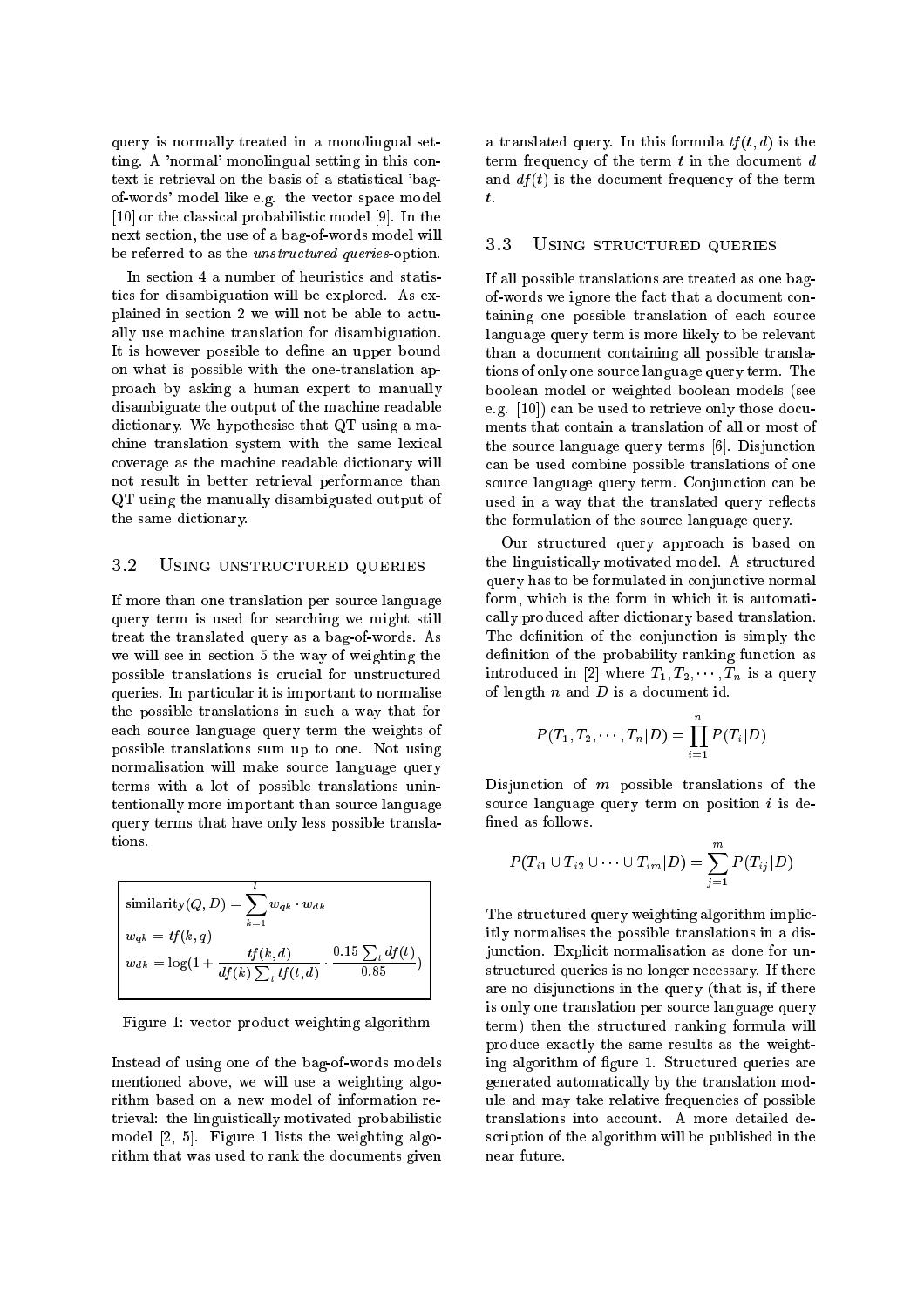#### $3\,4$ AN EXAMPLE

Figures 2 and 3 give an example of an English query  $\{third, world\}$  that is used to search a French collection. It is assumed that the English term third has two possible French translations: tiers and troisième and that the English term world has three possible translations: monde, mondial and terre.



Figure 2: translation using an unstructured query

The result of figure 2 could be used directly for searching the French collection (see run2a in section 5), but this would make the term world in the source language query more important (because it has more possible translations) than the word third. The query weights of the weighting algorithm of figure 1 might therefore be used to make the contribution of third as high as the contribution of world by reweighting (normalising) the possible translations of third to 0.5 and the possible translations of *world* to  $0.33$  (see run2c in section 5). If one of the possible translations of one source language query term is more probable than the other(s), this possible translation might be weighted higher than the other(s) while keeping the normalisation in tact.

| $\{third, world\}$                                                                             |  |
|------------------------------------------------------------------------------------------------|--|
| $\downarrow$ translation<br>$\{(tiers \cup troisi\`eme), (monde \cup mondial \cup terre)\}\ \$ |  |

Figure 3: translation using a structured query

The structured query of figure 3 reflects the possible translations of the source language query terms in an intuitive way. Possible translations of one original query term might be weighted differently. Normalisation is an implicit feature of the weighting algorithm.

#### $\overline{4}$ HEURISTICS AND STATISTICS FOR OT 4 Heuristics and statistics for qt

This section lists a number of information resources that can be used to identify the proper translation or proper translations of a query term. The section briefly describes information that is explicitly or implicitly in the dictionary and information from other sources like parallel corpora and the document collection itself.

# 4.1 Dictionary preferred trans-LATION

The VLIS lexical database of Van Dale Lexicography list for each entry explicitly one preferred translation which is considered the most commonly used one. Replacing each query term with the preferred translation is a simple, but possibly effective, approach to CLIR.

## 4.2 Pseudo frequencies

The Van Dale database contains also explicit information on the sense of possible translations. Some Dutch head words carry over to the same English translation for different senses. For example the Dutch head word jeugd may be translated to youth in three senses: the sense of 'characteristic', 'time-frame' and 'person'. The 'person' sense has a synonym translation: youngster. As youth occurs in the dictionary under three senses and youngster under one sense, we assign youth a weight that is three times as high as the weight for *youngster*. The assumption made by weighting translations is that the number of occurrences in the dictionary may serve as rough estimates of actual frequencies in parallel corpora. In other words: the number of occurrences in the dictionary serve as pseudo frequencies. Ideally, if the domain is limited and parallel corpora on the domain are available, weights should be estimated from actual data as described in section 4.3.

#### 4.3 FREQUENCIES FROM **PARALLEL CORPORA**

The Twenty-One system contains documents on the domain of sustainable development. Translation in Twenty-One is done using a general purpose dictionary (Van Dale) and a general purpose MT-system (LOGOS), but these resources are not very well suited for domain-specific jargon. Domain-specic jargon and its translations are implicitly available in parallel corpora on sustainable development. Translation pairs can be derived from parallel corpora using statistical co-occurrence by so-called word alignment algorithms. Within the Twenty-One project word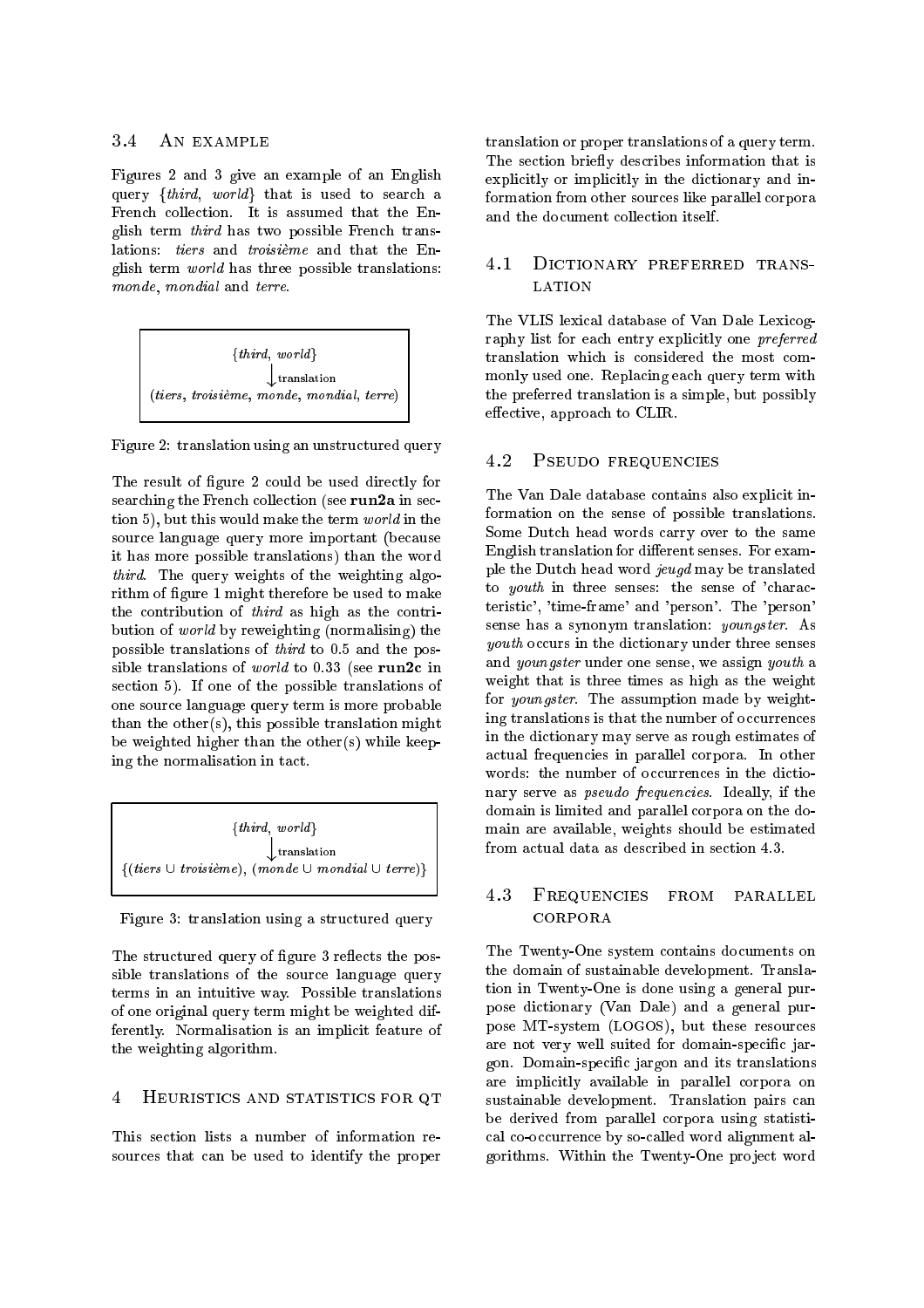alignment algorithms were developed that do the job in a fast and reliable way [3, 4]. Domain specific translation lexicons were derived from Agenda 21, a UN-document on sustainable development that is available in most of the European languages including Dutch and English.

For the experiment we merged the automatically derived dictionary with the Van Dale dictionary in the following way. For each entry, we added the pseudo frequencies and the real frequencies of the possible translations. Pseudo frequencies are usually not higher than four or five, but the real frequencies in the parallel corpus may be more than a thousand for frequent translation pairs. Adding pseudo frequencies and real frequencies has the effect that for possible translations that are frequent in the corpus the real frequencies will be important, but for translations that are infrequent or missing the pseudo frequencies will be important.

Translation pairs that have a frequency of one or two in the parallel corpus may-be erroneously derived by the word alignment algorithm. If, however, such an infrequent translation pair is also listed in the machine readable dictionary, then the pair was probably correct. Therefore we added a bonus frequency of three to each possible translation that is both in the corpus and in Van Dale.

#### $4.4$ CONTEXT FOR DISAMBIGUATION

The techniques introduced so far do not resemble techniques that are actually used in machine translation systems. Traditionally, disambiguation in machine translation systems is based on (syntactic) context of words. In this section a statistical algorithm is introduced that uses context of the original query words to find the best translation. The algorithm uses candidate noun phrases (NPs) extracted from the document base to disambiguate the NPs from the query. NPs were extracted using the standard tools as used in the Twenty-One system: the Xerox morphological tools and the TNO parser. The NPs were sorted and then counted, resulting in a list of unique phrases with frequency of occurrence.

The introduction of NPs (or any multi-word expression) in the translation process leads to two types of ambiguity: sense ambiguity and structural ambiguity. Figure 4 gives an example of the French translation chart of the English NP third world war. Each word in this NP can have several translations that are displayed in the bottom cells

| tiers monde | guerre mondiale |          |
|-------------|-----------------|----------|
| troisième   | monde           | guerre   |
| tiers       | mondiale        | bataille |
|             | terre           |          |
| third       | world           | war      |

Figure 4: translation chart of third world war

of the chart, the so-called sense ambiguity. According to a list of French NPs there may be two candidate multi-word translations: tiers monde for the English NP third world and guerre mondiale for world war. These candidate translations are displayed in the upper cells of the chart. Because the internal structure of NPs was not available for the translation process, we can translate a full NP by decomposing it in several ways. For example third world war can be split up in the separate translation of either third world and war or in the separate translation of third and world war. The most probable decomposition can be found using techniques developed for stochastic grammars (see e.g. [1]). The probabilities of the parse trees can be mapped into probabilities, or weights, of possible translations. A more detailed description of the algorithm can be found in [8].

#### $4.5$ MANUAL DISAMBIGUATION

The manual disambiguation of the dictionary output was done by a native speaker of English. She had access to the Dutch version of the topics and to the English dictionary output consisting of a number of possible translations per source language (Dutch) query word. For each Dutch word, one of the possible English translations had to be chosen, even if the correct translation was not one of them.

#### 4.6 OTHER INFORMATION

In the experiments described in this paper we ignored one important source of information: the multi-word entries in the Van Dale dictionaries. Multi-word expressions like for instance world war are explicitly listed in the dictionary. For the experiments described in this paper we only used word-by-word translations using the single word entries.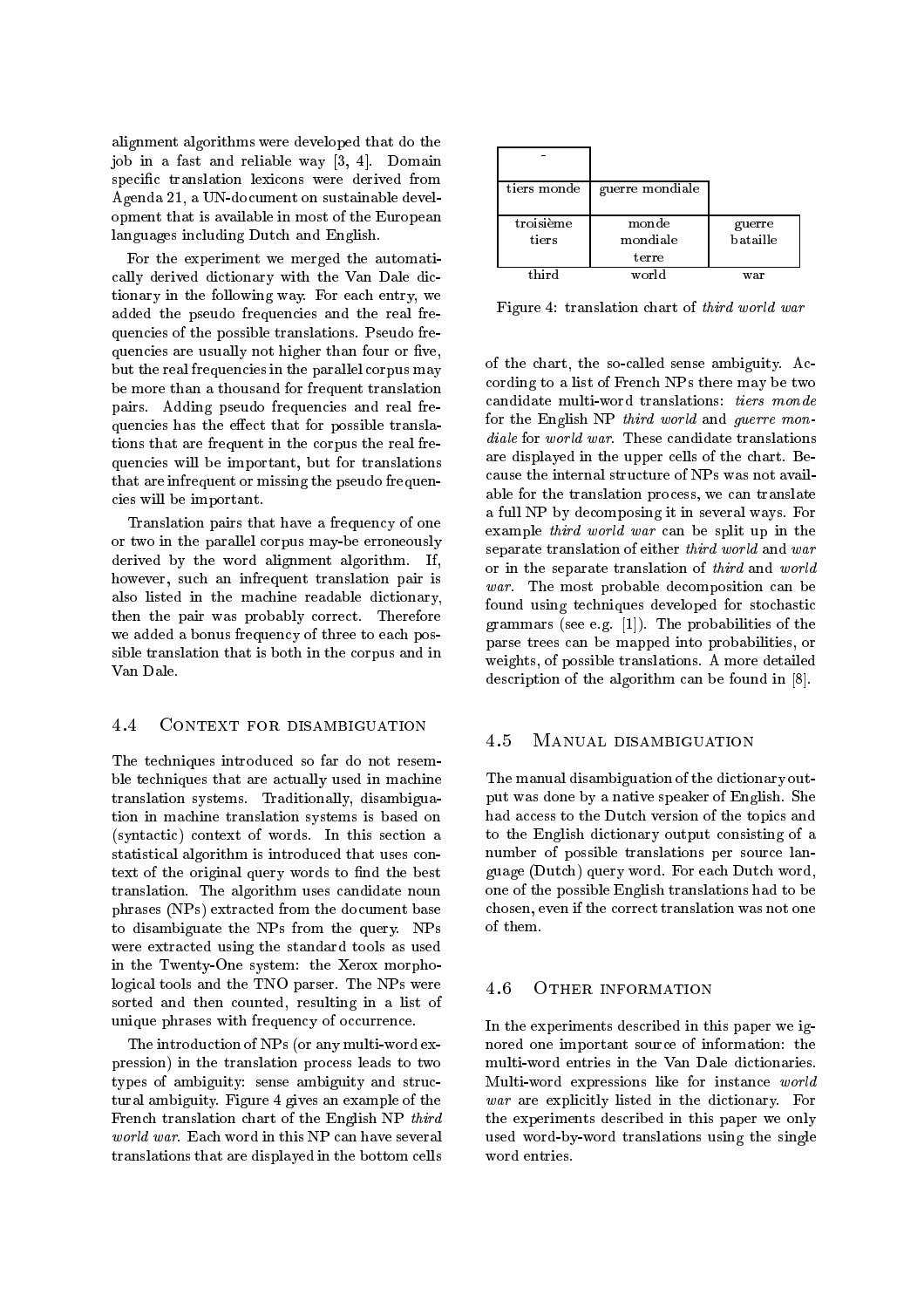#### $\overline{5}$ EXPERIMENTAL SETUP AND RESULTS

In section 3 we identied three methods for QT: using one translation per query term, using a unstructured query of all translations per source language query term and using a structured query of all translations per source language query term. Each method is assigned a number 1, 2 or 3. In section 4 five sources of information were identified that may be used by these methods: dictionary preference, pseudo frequencies, parallel corpora, context in noun phrases and human expertise. Given the five information sources we identified seven (two experiments were done both with and without normalisation) basic retrieval experiments or runs that are listed in table 1. Each experiment is labelled with a letter from a to g.

| run   | technique to weight translations        |
|-------|-----------------------------------------|
| name  | pick the best translation               |
| run?a | no weights used / dictionary preferred  |
|       | translation.                            |
| run?b | weight by pseudo frequencies.           |
| run?c | normalise weights of possible transla-  |
|       | tions (run?a)                           |
| run?d | weight by normalised pseudo frequen-    |
|       | cies                                    |
| run?e | normalised 'real' frequencies estimated |
|       | from the parallel Agenda 21 corpus.     |
| run?f | weight by using noun phrases from       |
|       | documents (including normalisation)     |
| run?g | disambiguation by a human expert        |

Table 1: information to weight translations and / or pick the best translation

The combinations of seven information sources and three methods define a total number of 21 possible experiments. After removing combinations that are redundant or not informative 15 experiments remain.

In the remainder of this section we will report the results of 15 experiments on the TREC CLIR task test collection [11] topics 1-24 (excluding the topics that were not judged at the time of TREC-6 leaving 21 topics). The Dutch topics will be used to search the English documents. Experiments will be compared by means of their non-interpolated average precision, average precision in short. Additionally, the result of each experiment will be compared with the result of a monolingual base line run, which is the result of queries based on the English version of the TREC topics. The monolingual run performs at an average precision of 0.403. All experiments were done with the linguistically motivated experimental retrieval engine developed at the University of Twente.

### 5.1 One translation runs

Table 2 list the results of the one translation runs. Normalisation of translation weights is not useful for picking the best translation. Therefore the table does not list run1c and run1d. (run1d would give exactly the same results as run1b.)

| run name | average   | relative to  |
|----------|-----------|--------------|
|          | precision | baseline (%) |
| run 1 a  | 0.262     | 65           |
| run 1 b  | 0.231     | 57           |
| run 1e   | 0.282     | 70           |
| run1f    | 0.269     | 67           |
| runlg    | 0.315     | 78           |

Table 2: results of 'one-translation' runs

Not surprisingly, the manual disambiguated run outperforms the automatic runs, but it still performs at 78 % of the monolingual run. Translation ambiguity and missing terminology are the two primary sources of error in CLIR [7]. We hypothesise that the loss of performance is due to missing terminology and possibly errors in the translation scripts. The 78 % performance of the monolingual base line is an upper bound on what is possible using a one-translation approach on the TREC CLIR collection.

The best automatic run is the run using corpus frequencies run1e. This is a surprise, because we used a relatively small corpus on the domain of the Twenty-One demonstrator which is sustainable development. Inspection of the topics however learns us that a lot of topics discuss international problems like air pollution, combating AIDS, etc. which fall directly in the domain of sustainable development.

The dictionary preferred run run1a performs reasonable well. The run using context from noun phrases run1f performs only a little better. Pseudo frequencies run1b are less useful in identifying the correct translation.

#### $5.2$ UNSTRUCTURED QUERY RUNS

Table 3 list the results of the unstructured query runs using all possible translations of each original query term. We experimented with all information sources except for the human expert.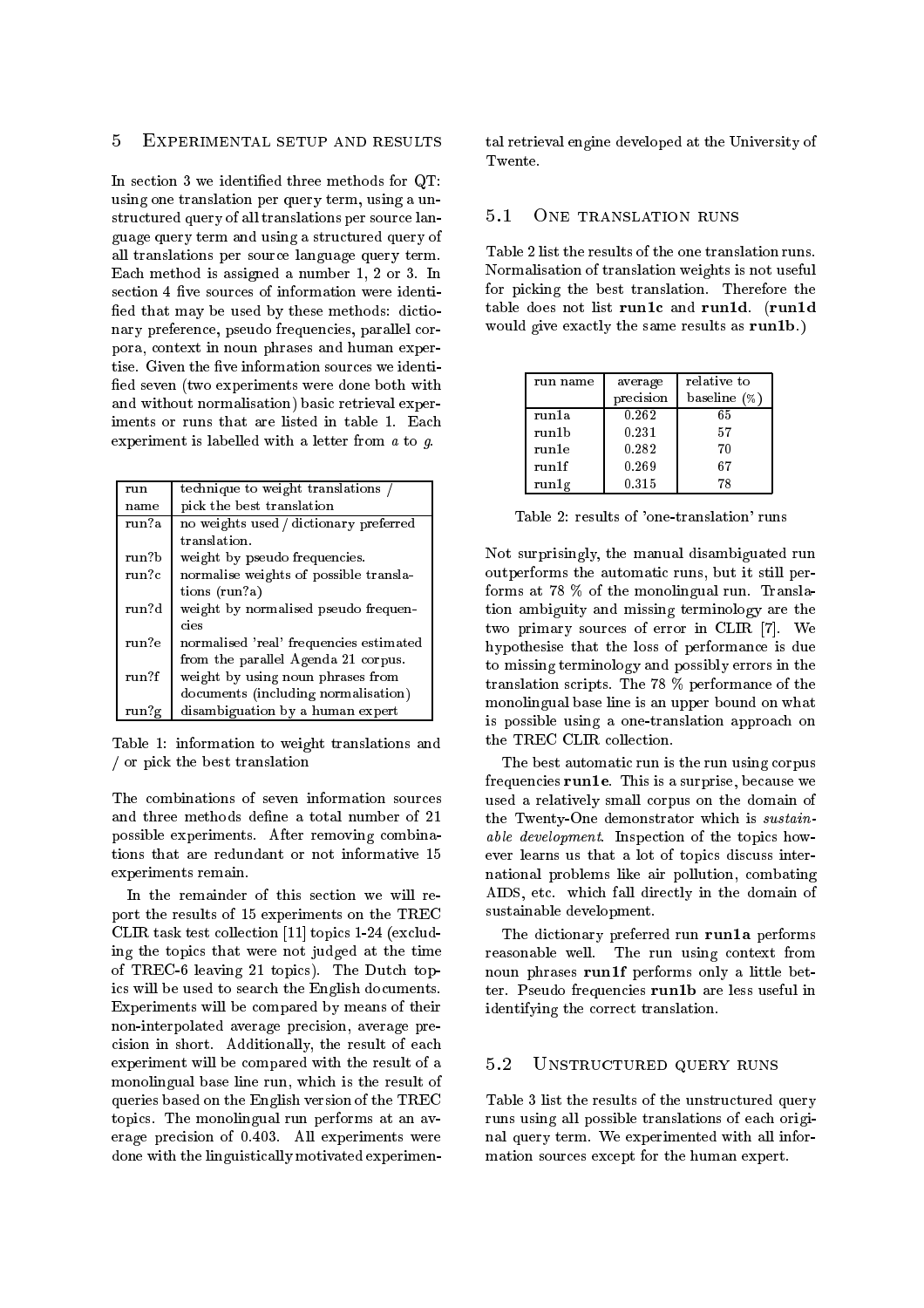| run name | average   | relative to  |
|----------|-----------|--------------|
|          | precision | baseline (%) |
| run2a    | 0.180     | 45           |
| run2b    | 0.162     | 40           |
| run2c    | 0.268     | 67           |
| run2d    | 0.308     | 76           |
| run2e    | 0.305     | 76           |
| run2f    | 0.275     | 68           |

Table 3: results of 'unstructured query' runs

A first important thing to notice is that the normalisation of the term weights is a prerequisite for good performance if all possible translations per source language query term are used in an unstructured query. Not using the normalisation, as done in run2a and run2b will drop performance to a disappointing 40 to 45 per cent of the monolingual base line.

More surprisingly, the pseudo frequency run runad and the real frequency run runae run perform equally well and both approach the upper bound on what is possible with the one translation approach  $(run1g)$ . Although the pseudo frequencies are not very useful for identifying the best translation, they seem to be as realistic as real frequencies if used for weighting the possible translations.

### 5.3 Structured query runs

Table 4 lists the results of the structured query runs. Normalisation of term weights is implicit in the structured query, so run3a and run3b will give exactly the same results as run3c and run3d respectively.

| run name | average   | relative to     |
|----------|-----------|-----------------|
|          | precision | baseline $(\%)$ |
| run3c    | 0.311     | 77              |
| run3d    | 0.330     | 82              |
| run3e    | 0.335     | 83              |
| run3f    | 0.323     | 80              |

Table 4: results of 'structured query' runs

The four runs do not differ as much in performance as their unstructured equivalents, which suggests that the structured queries are more robust than the unstructured queries. Again, the pseudo frequency run run2d and the real frequency run run2e perform almost equally well. Three out of four runs perform better than the manually disambiguated 'one translation' run

### run1g.

# 6

This paper gives an overview of methods and information sources that can be used for CLIR. Evaluation of these methods on the TREC crosslanguage collection indicates that using all possible translations for searching leads to better retrieval performance in terms of average precision than using just one translation. The results of the manually disambiguated run suggest that not much can be gained by putting a lot of effort in explicit disambiguation of possible translations. If proper weighting of possible translations is used, disambiguation is done implicitly during searching.

This paper briefly introduced a new method to rank document using structured queries. Mathematical details of the method will be published in the near future. In the cross-language experiments reported on here, structured queries outperform the unstructured queries.

### Acknowledgements

The work reported here was developed in close co-operation with Wessel Kraaij from TNO-TPD Delft as a preparation for the TREC-7 experiments. It was Wessel's idea to add the manually disambiguated run to our experiments. (A similar -unpublished- experiment with manually disambiguated queries was conducted at TNO for English-German cross-language retrieval.) We are very thankful to Wessel for his advice and support on setting up these experiments. Furthermore, we like to thank Lynn Packwood for the manual disambiguation of the Van Dale dictionary output and Thijs Westerveld for implementing the interface on the corpus dictionary.

### **REFERENCES**

- [1] Rens Bod. Enriching Linguistics with Statistics: Performance Models for Natural Language. Academische Pers, 1995.
- [2] D. Hiemstra. A linguistically motivated probabilistic model of information retrieval. In C. Nicolaou and C. Stephanidis, editors, Proceedings of the Second European Conference on Research and Advanced Technology